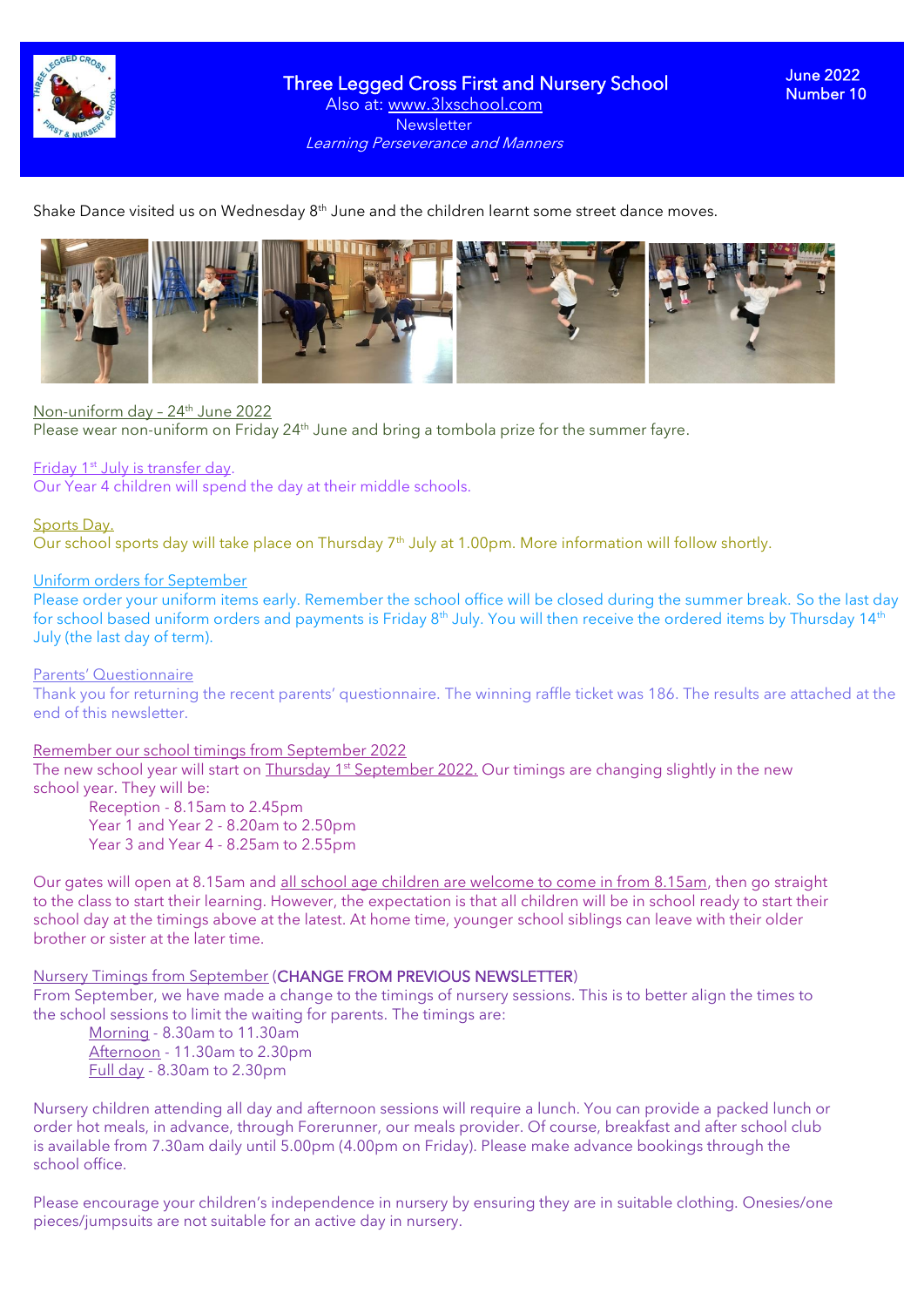## **Attendance**

Attendance at school directly affects your child's achievement attainment. Children who come to school achieve better. We understand that this year we have all had to cope with COVID absences, however, next year attendance expectations will return to the usual expectations.

This means that low attendance and all holiday absences will be referred to the Dorset Attendance Officer and fines will be incurred. Poor attendance at school directly impacts on children's life chances, so please support your child by coming to school if at all possible.

## Please park responsibly and consider our neighbours. Keep our access clear at all times.

Consider our children's safety. Please do not use our gate entrance as a turning or stopping place. It is not safe.

## School meals increase

Forerunner, our school meals provider, have informed us that the price of school meals will increase to £2.55 from September 2022. This is due to inflationary costs associated with food, energy and fuel. Don't forget to order meals well in advance, particularly for the start of term in September.

# Update from the Friends of Three Legged Cross First and Nursery School

The Friends of Three Legged Cross First and Nursery School have received <sup>a</sup> £1,000 grant from the Arnold Clark Community Fund to go toward our playground makeover.

Our aim is to raise £15,000. The school will be adding additional trim trail equipment and new playground markings. The cost of the next phase for additional trim trail equipment is approximately £7,000 and we have to date raised just over £2,600 (since February 2022). Our next fundraiser will be the summer fayre on 5th July 2022. Raffle tickets will be available to purchase soon.

## Match Funding

Many employers offer to match funding raised at specific events. Please check with your employer to see if they offer this. Some examples of employers who offer this scheme can be found in the image to the right.

If you work for any company that can support us by matching funds raised at our summer fayre, please let us know. Volunteers needed 5 th July 2022 from 1.30pm

Can you/a parent/grandparent/friend volunteer your time at our summer fayre to help on a stall or serve tea/coffee? Half hour/hour slots available - any help appreciated.

## Donations needed for the Fayre



We hope to have a pre-loved school uniform and children's book stall at the fayre - please let us know if you have any donations.

## **Affiliations**

Amazon Smile - By shopping at [smile.amazon.co.uk](http://smile.amazon.co.uk/) at no cost to you we will receive 0.05% cashback on orders. Looking for labels - enter our unique codes and we will receive commission on orders at no cost to you:-

- Easy2name labels [www.easy2name.com](http://www.easy2name.com/) Our Unique code FR-THRLGGX-79.
- Stamptastic www.[stamptastic.co.uk](https://stamptastic.co.uk/pages/school-welcome#a_aid=626e59cad3090) Our PTA Code: BH216RF.
- My Name Tags [www.mynametags.com](https://www.mynametags.com/) Our School ID:- 23800.
- Label Planet/Stikins [www.labelplanet.co.uk](http://www.labelplanet.co.uk/) or [www.stikins.co.uk](http://www.stikins.co.uk/) Our fundraising number 23640.

# Future Events/Feedback/join us

We appreciate all of your support to date - if you have any comments, feedback or ideas for fun future events that you would like to see please let us know in person, via Facebook or by emailing us

at [friendsof3lx@outlook.com.](mailto:friendsof3lx@outlook.com) If you would like to join us please let us know - we are holding regular meetings in the run up to the summer fayre and would welcome new faces.

# Dates for the diary

Please access the school website for up to date details of school term dates. Click on the calendar tab: <https://3lxschool.com/calendar/>

We break up for the summer holidays on Thursday 14<sup>th</sup> July 2022 at the usual time, (after school club will run as usual on this day).



attainment.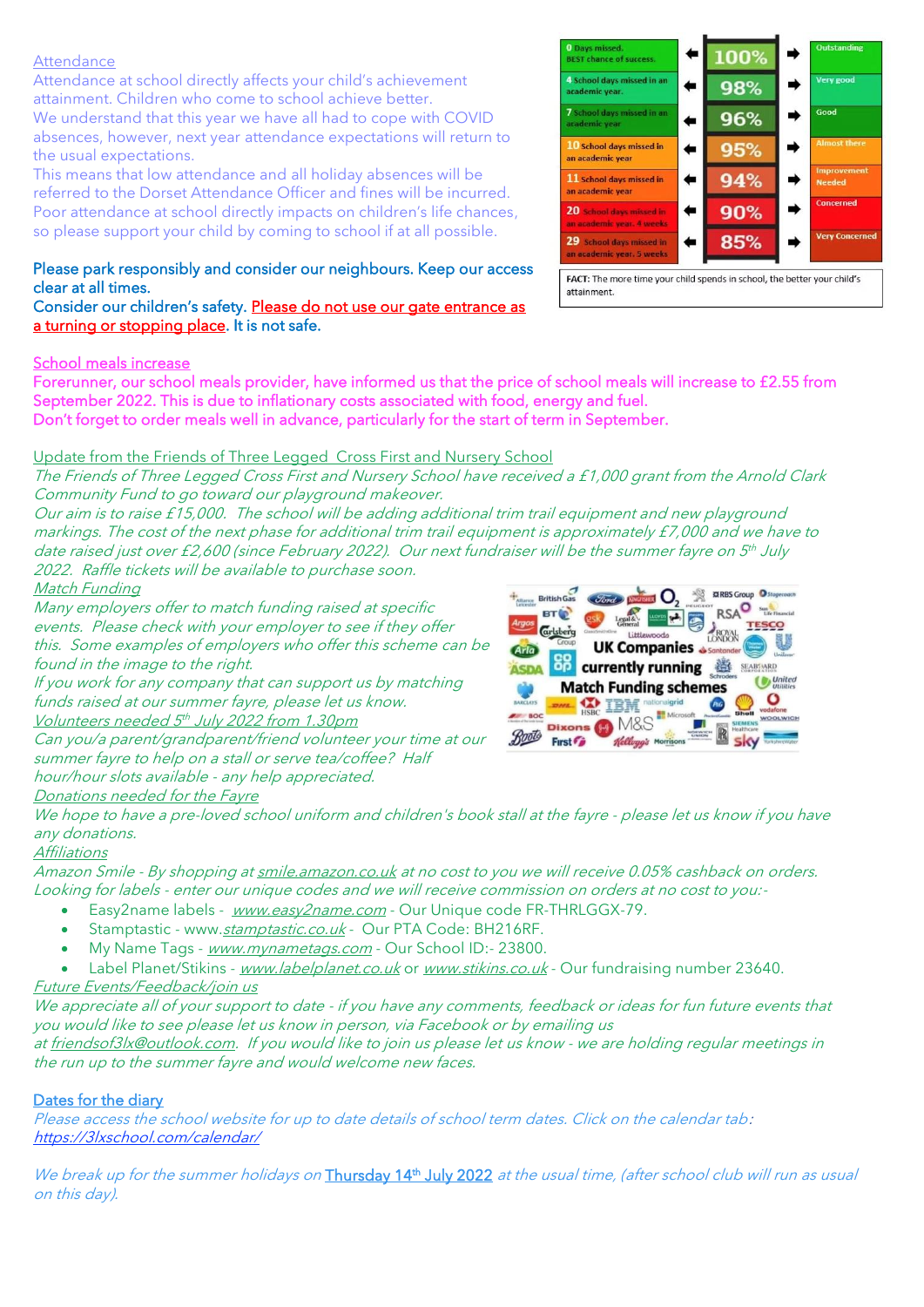| 2022                                                  |                                                                     |  |  |  |
|-------------------------------------------------------|---------------------------------------------------------------------|--|--|--|
| 8 <sup>th</sup> June 2022                             | Shake Dance, (street dance) in school                               |  |  |  |
| 15 <sup>th</sup> June 2022                            | Reception class assembly at 9.00am                                  |  |  |  |
| 23rd June 2022                                        | Climbing wall in school                                             |  |  |  |
| 24th June 2022                                        | Non-uniform day, please bring a tombola prize                       |  |  |  |
| 1st July 2022                                         | Year 4 children to spend the day at their middle schools            |  |  |  |
| 5 <sup>th</sup> July 2022                             | Summer fayre from 1.30pm                                            |  |  |  |
| 7 <sup>th</sup> July 2022                             | School Sports Day at 1.30pm                                         |  |  |  |
|                                                       | End of year reports go home today                                   |  |  |  |
| 12 <sup>th</sup> July 2022                            | 3-4pm, open afternoon. Visit the classrooms to see children's books |  |  |  |
| 14th July 2022                                        | Year 4 Leavers assembly 9.00am                                      |  |  |  |
|                                                       | Last day of term. School closes at the usual time.                  |  |  |  |
| 15 <sup>th</sup> July to 31 <sup>st</sup> August 2022 | <b>SUMMER HOLIDAYS 2022</b>                                         |  |  |  |
| 1st September 2022                                    | School starts for the autumn term 2022                              |  |  |  |
| 24th to 28th October 2022                             | <b>OCTOBER HALF TERM</b>                                            |  |  |  |
| 19th December to 3rd January 2023                     | <b>CHRISTMAS HOLIDAYS</b>                                           |  |  |  |

Paper copies of newsletters are available if requested via the office.



The Heath Academy Trust *inspire transform together* Registration Number 09809895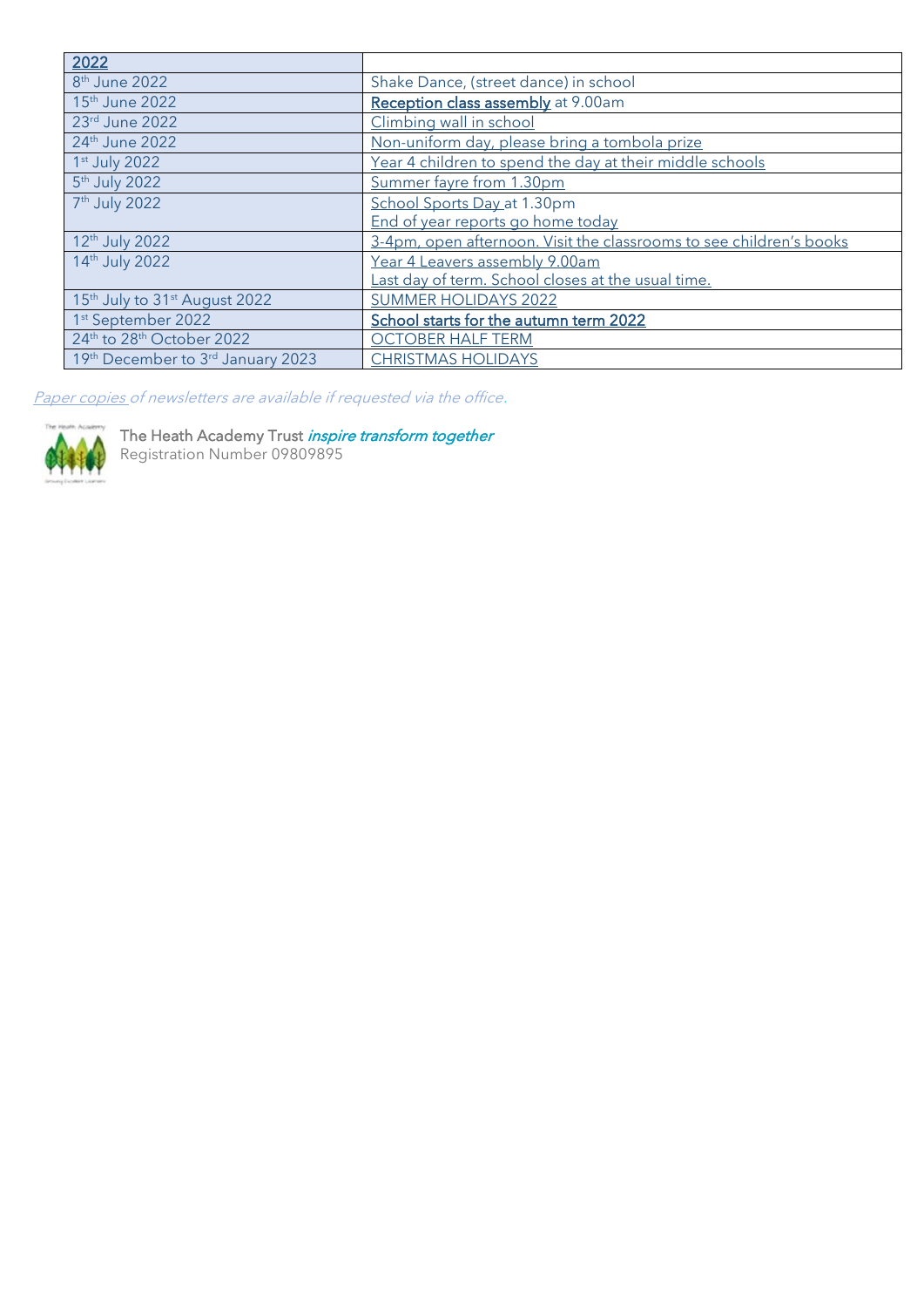

## **Three Legged Cross First & Nursery School**

## **Questionnaire for parents and carers**

## **May 2022**

52 replies were received. The following shows the answers and any comments made on the questionnaires.

|                | (Please tick.)                                                                                                                                                                | Strongly<br>agree | Agree | <b>Disagree</b> | Strongly<br>disagree | I don't<br>know |                                               |
|----------------|-------------------------------------------------------------------------------------------------------------------------------------------------------------------------------|-------------------|-------|-----------------|----------------------|-----------------|-----------------------------------------------|
| $\mathbf{1}$   | My child is happy at school                                                                                                                                                   | 36                | 15    |                 |                      |                 |                                               |
| $\overline{2}$ | My child feels safe at this school                                                                                                                                            | 41                | 11    |                 |                      |                 |                                               |
| 3              | The school makes sure its pupils are<br>well behaved.                                                                                                                         | 31                | 20    |                 |                      |                 |                                               |
| $\overline{4}$ | My child has been bullied and the<br>school dealt with the bullying<br>quickly and effectively.                                                                               | 9                 | 5     | 1               |                      |                 | My child<br>has not<br>been<br>bullied.<br>37 |
| $5\,$          | The school makes me aware of what<br>my child will learn during the year.                                                                                                     | 37                | 14    |                 |                      |                 |                                               |
| 6              | When I have raised concerns with<br>the school they have been dealt<br>with properly.                                                                                         | 21                | 9     |                 |                      |                 | I have not<br>raised<br>concerns.<br>20       |
| $\overline{7}$ | Does your child have special<br>educational needs and/or<br>disabilities (SEND)?                                                                                              | yes               | 4     | no              | 48                   |                 |                                               |
| 7 <sub>a</sub> | If you have selected 'yes' above,<br>how strongly do you agree with this<br>statement: 'My child has SEND, and<br>the school gives them the support<br>they need to succeed.' | 1                 | 3     |                 |                      |                 |                                               |
| 8              | The school has high expectations for<br>my child.                                                                                                                             | 20                | 24    | $\mathbf{1}$    |                      | $\overline{4}$  |                                               |
| 9              | My child does well at this school.                                                                                                                                            | 30                | 19    |                 |                      | $\overline{2}$  |                                               |
| 10             | The school lets me know how my<br>child is doing.                                                                                                                             | 35                | 14    | 1               |                      |                 |                                               |
| 11             | There is a good range of subjects<br>available to my child at this school.                                                                                                    | 35                | 14    |                 |                      | 3               |                                               |
| 12             | My child can take part in clubs and<br>activities at this school.                                                                                                             | 30                | 14    | $\overline{2}$  | 1                    | $\overline{2}$  |                                               |
| 13             | The school supports my child's wider<br>personal development.                                                                                                                 | 25                | 17    | $\mathbf{1}$    |                      | 6               |                                               |
| 14             | I would recommend this school to<br>another parent.                                                                                                                           | yes               | 52    | no              |                      |                 |                                               |

If you want to explain any of your answers, or if there is anything else you would like the school to be aware of, please give details here *(please note, we have removed any children's names and replaced them with [child])*:

- Q12-13 could be more/wider choice of after school activities (dance, sports, foreign languages etc).
- Clubs are limited.
- I feel there could be a wider variety and higher volume of clubs available to more children. The limited number of clubs do not allow children to take part.